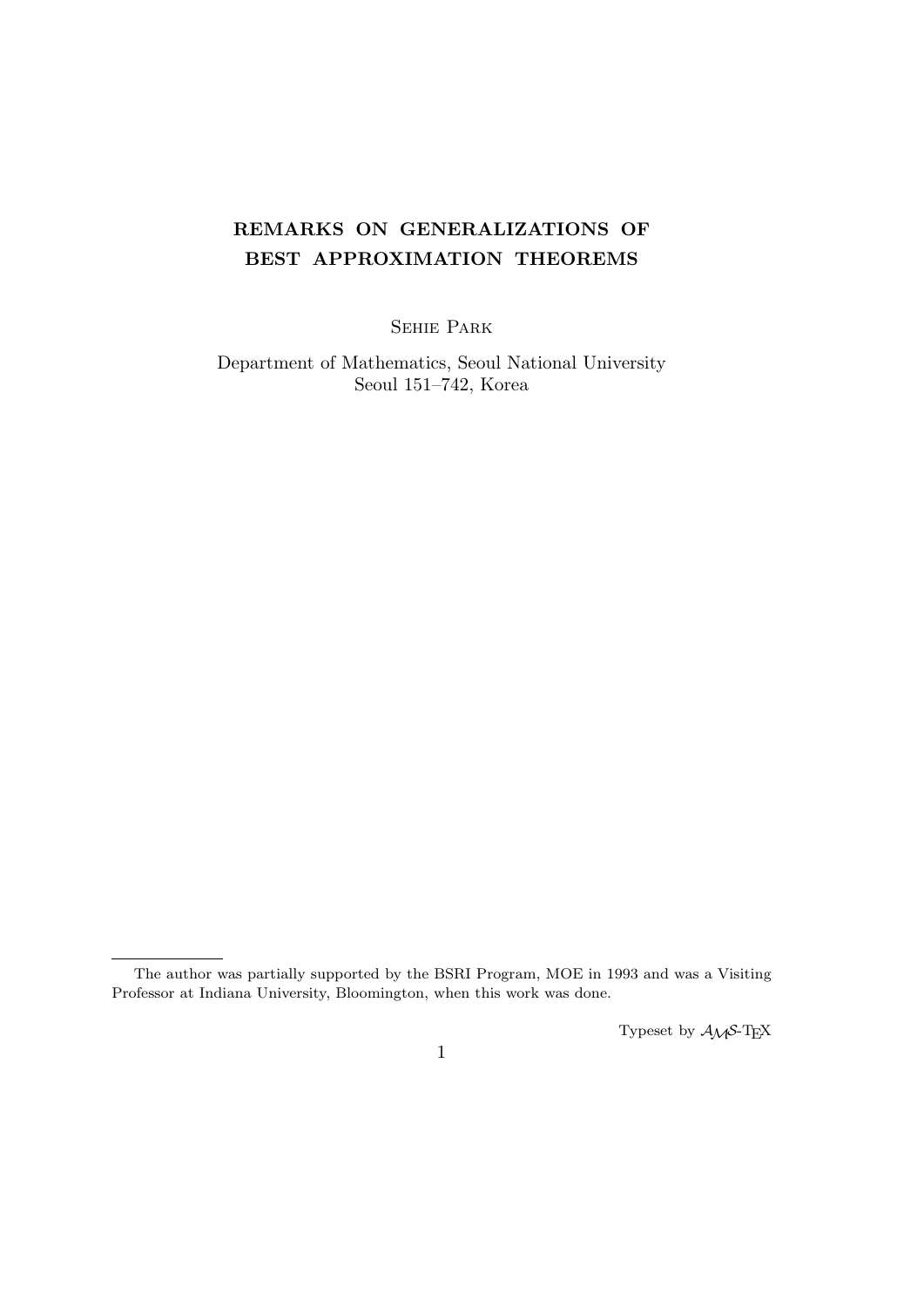#### **INTRODUCTION**

The well known best approximation theorems due to Ky Fan [F1] have been of great importance in nonlinear analysis, approximation theory, minimax theory, game theory, and fixed point theory. There have appeared many extensions, variations, and applicaitons of the theorems. See the references in the end of this paper.

One of the most interesting extensions was given by Prolla [Pr] for two functions. Subsequently, a number of its generalizations or variations followed, and some applications to fixed point theory and approximation theory were also given by several authors.

On the other hand, recently there have appeared some best approximation or fixed point theorems for maps whose domains and ranges have different topologies; for example, see [DT, H, Ka, Ki, L, P5, RS, SS1-4, SSS, SSW].

Motivated by those new results, in this paper, we generalize, improve, and unify known Fan or Prolla type best approximation theorems for single-valued maps. Several applications to existence of fixed or coincidence points are also added.

Set-valued generalizations of best approximation theorems will appear in the author's forthcoming work.

#### **PRELIMINARIES**

Let  $E = (E, \tau)$  be a topological vector space,  $E^*$  its topological dual, and  $S(E) = S(E, \tau)$  the family of all continuous seminorms on  $(E, \tau)$ . Let *w* denote the weak topology of *E*. We say that  $E^*$  separates points of *E* if for each  $x \in E$ with  $x \neq 0$ , there exists a  $\phi \in E^*$  such that  $\phi(x) \neq 0$ ; that is, if  $x \neq 0$  then  $p(x) > 0$  for some  $p \in S(E, w)$ , by taking  $p(x) = |\phi(x)|$  for all  $x \in E$ .

In  $(E, \tau)$ , let Bd, Int, and — denote the boundary, interior, and closure, respectively, with respect to  $\tau$ . For any subset *X* of  $(E, \tau)$ , let  $(X, \tau)$  denote the set *X* with the relative topology with respect to  $(E, \tau)$ .

 $\mathcal{D}_{\mathcal{L}}$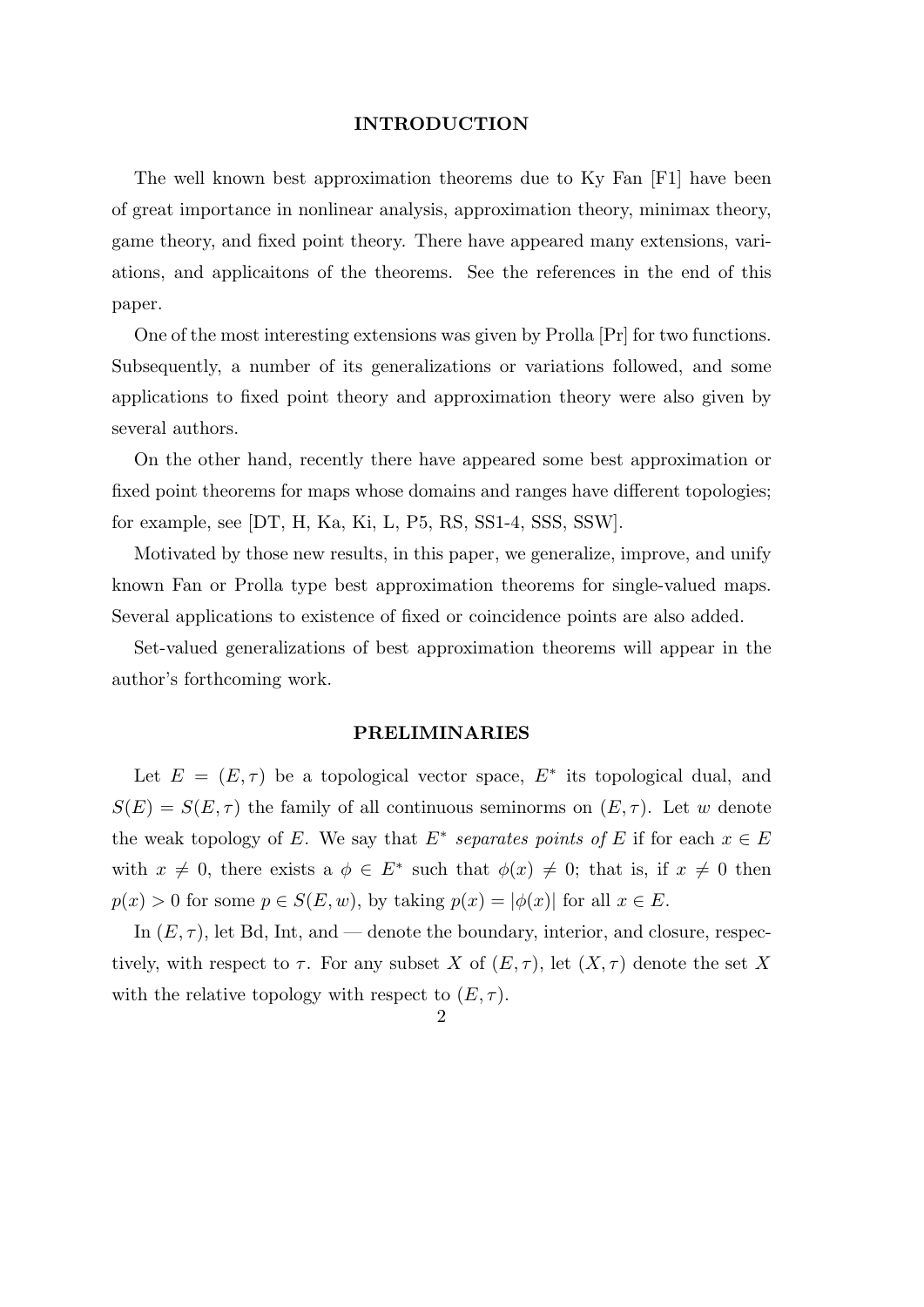Let p be a seminorm on a vector space E. Then  $(E, p)$  denotes the seminormed vector space *E* with the topology determined by *p*. For a subset  $A \subset E$  and an  $x \in E$ , we denote  $d_p(x, A) = \inf \{ p(x - y) : y \in A \}.$ 

For a convex set *A*, a function  $g: A \to E$  is said to be

(i) *almost p*-*affine* if

$$
p(g(rx + (1 - r)y) - u) \leq rp(gx - u) + (1 - r)p(gy - u);
$$

(ii) *almost p*-*quasiconvex* if

$$
p(g(rx + (1 - r)y) - u) \le \max\{p(gx - u), p(gy - u)\}\
$$

for  $x, y \in A$ ,  $u \in E$ , and  $r \in (0, 1)$ .

Note that (i) implies (ii), but not conversely. Those concepts were given in Prola [Pr], Hadžić [Hd], Roux and Singh [RS], and Carbone [C1].

A *convex space X* is a nonempty convex set with any topology that induces the Euclidean topology on the convex hulls of its finite subsets. For such spaces, we have the following version of the Allen type variational inequality due to the author [P4, Theorem 0]:

**Theorem 0.** Let *X* be a convex space,  $\psi: X \times X \to \overline{\mathbb{R}}$  an extended real function, *and K a nonempty compact subset of X. Suppose that*

- $(0.1)$   $\psi(x, x) \leq 0$  *for all*  $x \in X$ ;
- (0.2) *for each*  $y \in X$ ,  $\{x \in X : \psi(x, y) > 0\}$  *is compactly open;*
- (0.3) *for each*  $x \in X$ ,  $\{y \in X : \psi(x, y) > 0\}$  *is convex or empty; and*
- (0.4) *for each*  $N \in \langle X \rangle$ *, there exists a compact convex subset*  $L_N$  *of*  $X$  *containing N such that, for each*  $x \in L_N \backslash K$ *, there exists a*  $y \in L_N$  *satisfying*  $\psi(x, y)$  > 0*.*

*Then there exists an*  $x_0 \in K$  *such that*  $\psi(x_0, y) \leq 0$  *for all*  $y \in X$ *.* 

In Theorem 0,  $\langle X \rangle$  denotes the set of all nonempty finite subsets of X.

For a subset *X* of a vector space *E* and  $x \in E$ , the *inward* and *outward sets* of *X* at *x*,  $I_X(x)$  and  $O_X(x)$ , are defined as follows:

$$
I_X(x) = \{x + r(u - x) \in E : u \in X, r > 0\},\,
$$
  

$$
O_X(x) = \{x + r(u - x) \in E : u \in X, r < 0\}.
$$

For a topological space X, a function  $f: X \to \mathbb{R}$  is said to be *lower semicontinuous* (l.s.c.) if  $\{x \in X : fx > r\}$  is open for each  $r \in \mathbb{R}$ .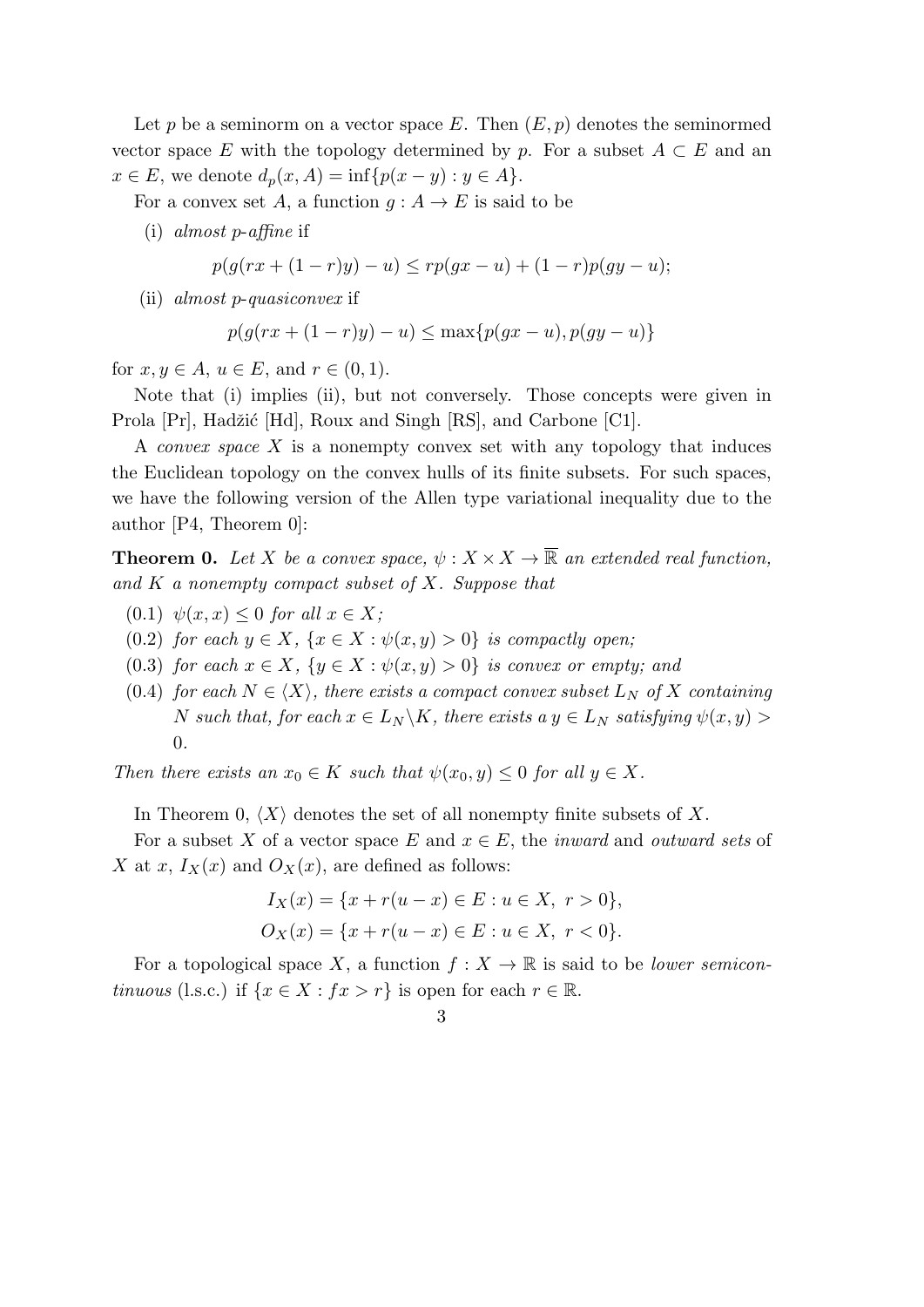### **RESULTS ON BEST APPROXIMATIONS**

The following is a general Fan type best approximation theorem and a variant of the Prolla type:

**Theorem 1.** *Let X be a convex space, K a nonempty compact subset of X,*  $(E, p)$  *a seminormed vector space containing X as a subset, and*  $f, g: X \rightarrow (E, p)$ *continuous maps. Suppose that*

 $(1.1)$   $p(qx - fx) \leq p(x - fx)$  *for all*  $x \in X$ *; and* 

(1.2) *for each*  $N \in \langle X \rangle$ *, there exists a compact convex subset*  $L_N$  *of*  $X$  *containing N such that, for each*  $x \in L_N \backslash K$ *, there exists a*  $y \in L_N$  *satisfying*  $p(gx - fx)$ *p*(*y* − *fx*)*.* 

*Then there exists an*  $x_0 \in K$  *such that* 

$$
p(gx_0 - fx_0) \le d_p(fx_0, X).
$$

*Moreover, if*  $gx_0 \in X$ *, then we have* 

$$
p(gx_0 - fx_0) = d_p(fx_0, \overline{I}_X(gx_0)).
$$

*In this case,*  $gx_0 \in \text{Bd} X$  *and*  $fx_0 \notin \overline{I}_X(gx_0)$  *whenever*  $p(gx_0 - fx_0) > 0$ *.* 

*Proof.* Define  $\psi$  :  $X \times X \to \mathbb{R}$  by  $\psi(x, y) = p(gx - fx) - p(y - fx)$  for  $(x, y) \in X \times X$ and use Theorem 0. Then

 $(0.1)$   $\psi(x, x) \leq 0$  for all  $x \in X$  by  $(1.1)$ ;

(0.2) for each  $y \in X$ ,  $\{x \in X : p(gx - fx) \leq p(y - fx)\}\$ is closed since  $x \mapsto \psi(x, y)$  is l.s.c.;

(0.3) for each  $x \in X$ ,  $\{y \in X : p(gx - fx) > p(y - fx)\}\$ is convex; in fact, for any  $y_1$  and  $y_2$  in the set and  $0 < r < 1$ , we have

$$
p(ry_1 + (1 - r)y_2 - fx) \le rp(y_1 - fx) + (1 - r)p(y_2 - fx)
$$
  

$$
< rp(gx - fx) + (1 - r)p(gx - fx)
$$
  

$$
= p(gx - fx);
$$
  

$$
\frac{4}{3}
$$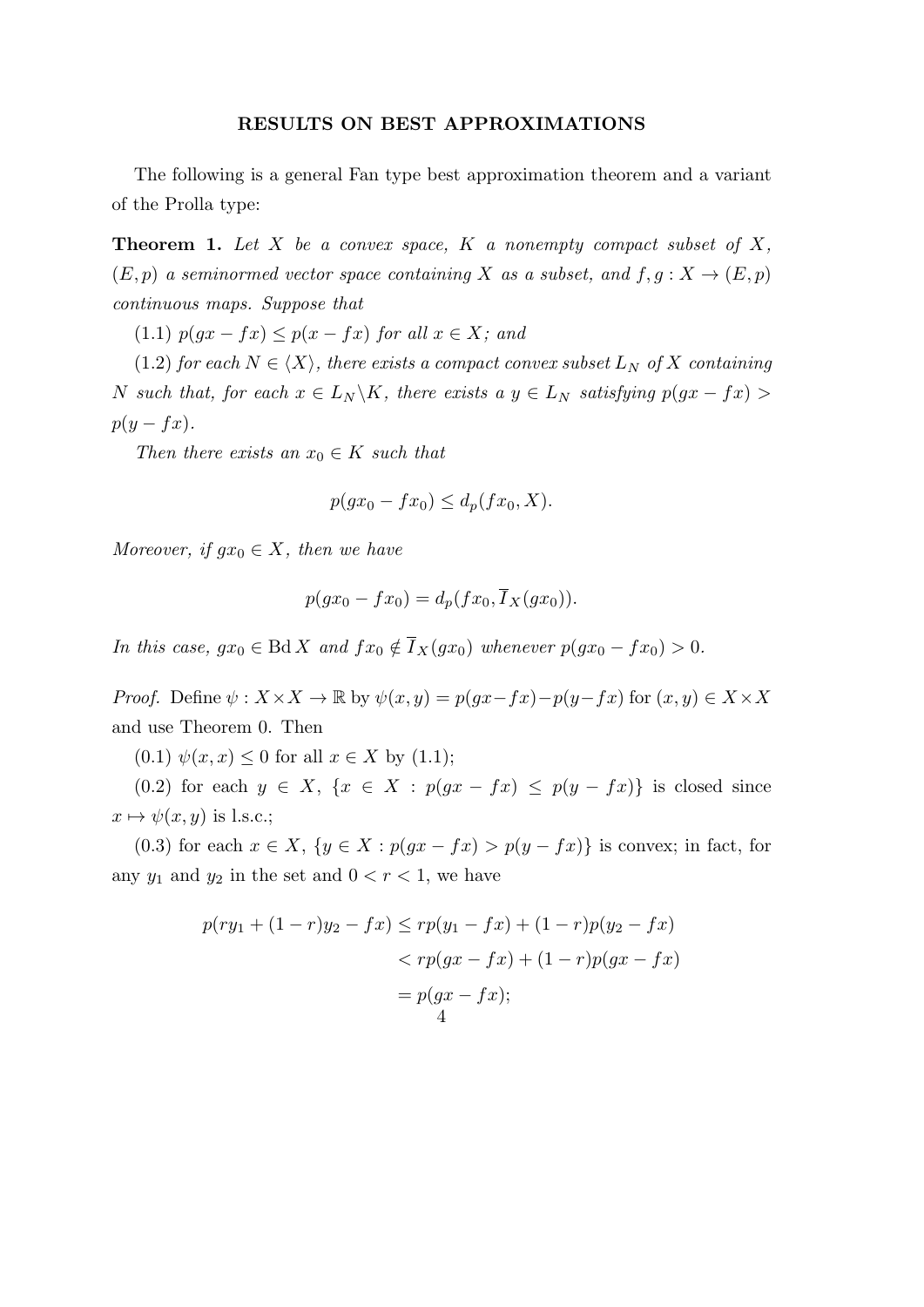$(0.4)$  clearly follows from  $(1.2)$ .

Therefore, by Theorem 0, there exists an  $x_0 \in K$  such that  $\psi(x_0, z) = p(gx_0 - z_0)$ *fx*<sub>0</sub>) − *p*(*z* − *fx*<sub>0</sub>) ≤ 0 for all *z* ∈ *X*. This shows that  $p(gx_0 - fx_0) \le d_p(fx_0, X)$ . If  $gx_0 \in X$ , then for  $z = I_X(gx_0) \setminus X$ , there exist  $u \in X$  and  $r > 1$  such that  $z = gx_0 + r(u - gx_0)$ . Suppose that  $p(gx_0 - fx_0) > p(z - fx_0)$ . Since

$$
u = \frac{1}{r}z + (1 - \frac{1}{r})gx_0 \in X,
$$

we have

$$
p(u - fx_0) \le \frac{1}{r}p(z - fx_0) + (1 - \frac{1}{r})p(gx_0 - fx_0) < p(gx_0 - fx_0),
$$

a contradiction. Therefore,  $p(gx_0 - fx_0) \leq p(z - fx_0)$  for all  $z \in I_X(gx_0)$  and hence *p*(*gx*<sub>0</sub> − *fx*<sub>0</sub>) ≤ *d<sub>p</sub>*(*fx*<sub>0</sub>,  $\overline{I}_X(gx_0)$ ). Since  $gx_0 \in \overline{I}_X(gx_0)$ , we have  $p(gx_0 - fx_0)$  =  $d_p(fx_0, \overline{I}_X(gx_0)).$ 

Suppose that  $p(gx_0 - fx_0) > 0$ . Then clearly  $fx_0 \notin \overline{I}_X(gx_0)$ . If  $gx_0 \in \text{Int } X$ , then  $fx_0 \in \overline{I}_X(gx_0) = E$ , which leads  $d_p(fx_0, \overline{I}_X(gx_0)) = 0$ , a contradiction. Therefore,  $qx_0 \in \text{Bd } X$ . This completes our proof.

**Remarks.** 1. In certain case, the inward set  $I_X(gx_0)$  in the conclusion of Theorem 1 can be replaced by the outward set  $O_X(gx_0)$ . See Park [P1-3].

2. The continuities of *f, g*, and *p* are used only to assure the compactly closedness of  $\{x \in X : \psi(x, y) \leq 0\}$  for each  $x \in X$  and that  $p(gx_0 - fx_0) =$  $d_p(fx_0, I_X(gx_0))$  implies  $p(gx_0 - fx_0) = d_p(fx_0, I_X(gx_0))$ . Therefore, instead of assuming those continuities, it suffices to assume one of the following:

(i) For each  $y \in X$ ,  $x \mapsto \psi(x, y)$  is l.s.c.

(ii) *f* and *g* are continuous and *p* is l.s.c.

3. Let  $(E, \tau)$  be a Hausdorff topological vector space and X a convex subset of *E*. Note that any  $p \in S(E, \tau)$  is continuous on  $(E, \tau)$  and that the continuity of  $f : (X, \tau) \to (E, \tau)$  implies that of  $f : (X, \tau) \to (E, p)$ . Moreover, every  $p \in S(E, \tau)$  is l.s.c. on  $(E, w)$ , and the continuity of  $f : (X, w) \to (E, \tau)$  implies that of  $f:(X,w)\to (E,p).$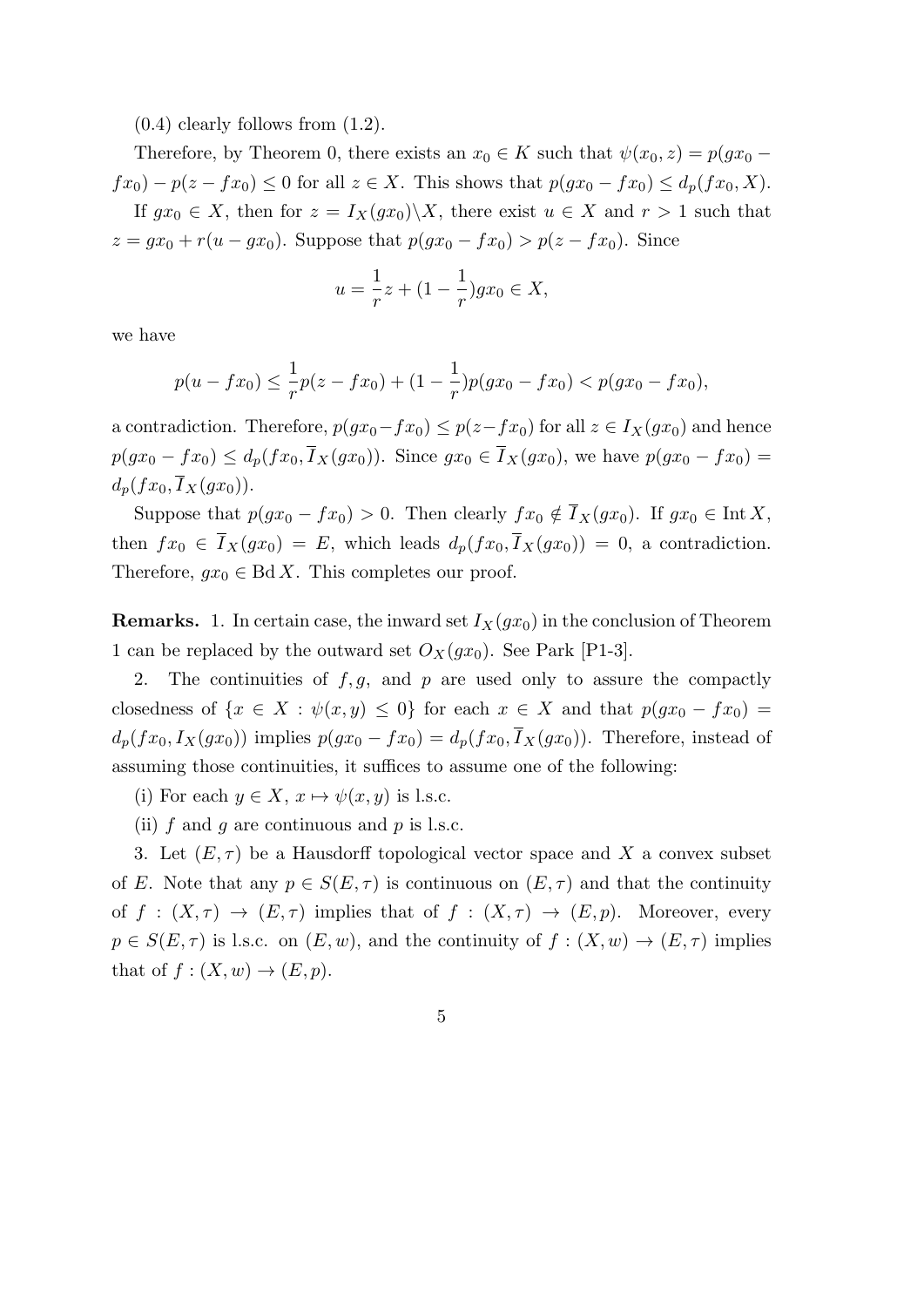**Particular Forms.** We list some known particular forms of Theorem 1 in chronological order:

1. Ky Fan [F1, Theorem 2]:  $X = (X, p) = K$ ,  $g = 1_X$ , and p is a norm. This is the origin of Theorem 1.

2. Ky Fan [F2, Theorem 3], [F3, Theorem 7]:  $X = (X, p)$ ,  $q = 1_X$ , and p is a norm.

3. Kapoor [Ka, Theorem 2]:  $X = (X, w) = K$ ,  $g = 1_X$ ,  $p$  is a norm, and  $f: (X, w) \to (E, p)$  is (strongly) continuous.

4. Sehgal and Singh [SS1, Theorem 1]:  $X = (X, w) = K$ ,  $g = 1_X$ ,  $(E, \tau)$  is a locally convex Hausdorff topological vector space, and  $f : (X, w) \to (E, \tau)$  is (strongly) continuous.

5. Sehgal, Singh, and Smithson [SSS, Theorem 1]:  $(E, \tau)$  is a locally convex topologicla vector space,  $X = (X, w), p \in S(E, \tau), f : (X, w) \to (E, \tau)$  continuous, and  $g = 1_X$ .

6. [SSS, Theorem 3]: *p* is a norm,  $f : (X, w) \to (E, p)$  continuous, and  $g = 1_X$ .

7. Park [P1, Theorem 1.1], [P2, Theorem 1.1']:  $X = (X, p)$  and p is a norm.

8. Lin [L, Corollary 1]: *p* is a norm,  $X = (X, w)$ ,  $f : (X, w) \rightarrow (E, p)$  continuous, and  $g = 1_X$ .

9. Sehgal, Singh, and Whitfield [SSW, Theorem 4]:  $X = (X, w)$ ,  $g = 1_X$ , p is a norm, and  $f: (X, w) \to (E, p)$  is (strongly) continuous.

10. Park [P3, Theorem 1]:  $X = (X, p)$ ,  $q = 1_X$ , and p is a norm.

The following is a general Prolla type best approximation theorem:

**Theorem 2.** Let X be a convex space, K a nonempty compact subset of X,  $(E, p)$ *a seminormed vector space, and*  $f, g: X \to (E, p)$  *continuous maps. Suppose that* 

(2.1) *g is almost p-quasiconvex; and*

 $(2.2)$  *for each*  $N \in \langle X \rangle$ *, there exists a compact convex subset*  $L_N$  *of*  $X$  *containing N such that, for each*  $x \in L_N \backslash K$ *, there exists a*  $y \in L_N$  *such that*  $p(gx - fx)$ *p*( $gy − f x$ ).

6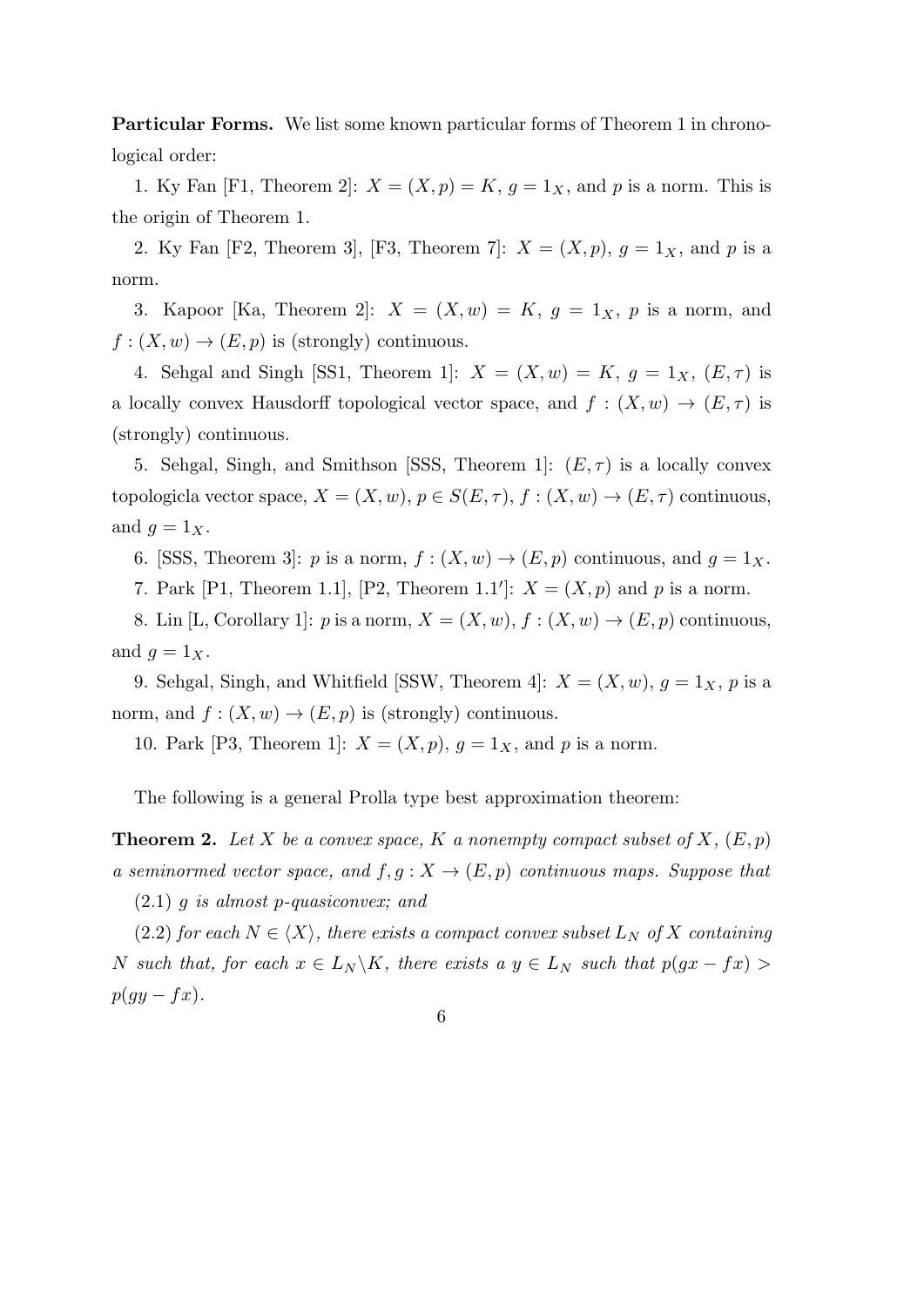*Then there exists an*  $x_0 \in K$  *such that* 

$$
p(gx_0 - fx_0) = d_p(fx_0, g(X)).
$$

*Further, if g*(*X*) *is convex, then*

$$
p(gx_0 - fx_0) = d_p(fx_0, \overline{I}_{g(X)}(gx_0)).
$$

*In this case,*  $gx_0 \in \text{Bd} g(X)$  *and*  $fx_0 \notin I_{g(X)}(gx_0)$  *if*  $p(gx_0 - fx_0) > 0$ .

*Proof.* Define  $\psi$  :  $X \times X \to \mathbb{R}$  by  $\psi(x, y) = p(gx - fx) - p(gy - fx)$  for  $(x, y) \in X \times X$ and use Theorem 0. Then

 $(0.1)$   $\psi(x, x) = 0$  for all  $x \in X$ ;

(0.2) for each  $y \in X$ ,  $\{x \in X : p(gx - fx) > p(gy - fx)\}\$ is open since  $x \mapsto \psi(x, y)$  is continuous;

(0.3) for each  $x \in X$ ,  $\{y \in X : p(gx - fx) > p(gy - fx)\}$  is convex; in fact, for any  $y_1$  and  $y_2$  in the set and  $0 < r < 1$ , we have

$$
p(g(ry1 + (1 - r)y2) - fx) \le \max\{p(gy1 - fx), p(gy2 - fx)\}\
$$

$$
< p(gx - fx)
$$

by  $(2.1)$ ; and

 $(0.4)$  clearly follows from  $(2.2)$ .

Therefore, by Theorem 0, there exists an  $x_0 \in K$  such that  $\psi(x_0, y) = p(gx_0$ *fx*<sub>0</sub>) − *p*(*gy* − *fx*<sub>0</sub>) ≤ 0 for all *y* ∈ *X*; that is,  $p(gx_0 - fx_0) = d_p(fx_0, g(X))$ . Further, if  $g(X)$  is convex, as in the proof of Theorem 1, we have  $p(gx_0 - fx_0)$  $d_p(fx_0, I_{g(X)}(gx_0)).$ 

$$
\overline{7}
$$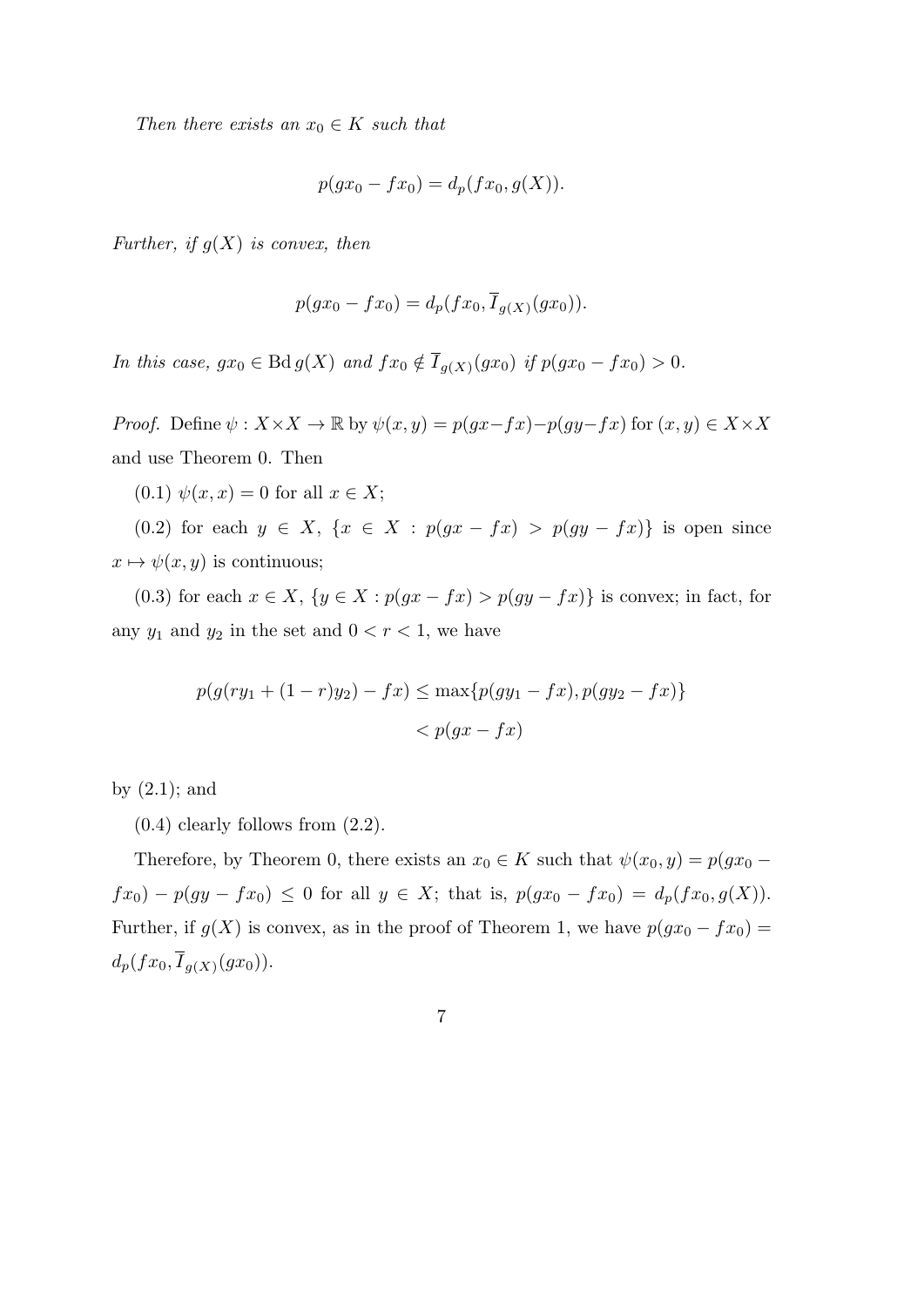**Particular Forms.** If *X* is a subset of *E*, then we have the following particular forms of Theorem 2.

1. Ky Fan [F1, Theorem 2]:  $X = (X, p) = K$ ,  $g = 1_X$ , and p is a norm. This is also the origin of Theorem 2.

2. Ky Fan [F2, Theorem 3], [F3, Theorem 7]:  $X = (X, p)$ ,  $g = 1_X$ , and p is a norm.

3. Prolla [Pr, Theorem]:  $X = (X, p) = K$ , p is a norm, and g is almost (norm) affine.

4. Hadžić [Hd, Theorem 4]:  $X = (X, p)$ , p is a norm, and g is almost (norm) affine.

5. Sehgal, Singh, and Smithson [SSS, Theorems 1 and 3]:  $(E, \tau)$  is a locally convex topological vector space,  $X = (X, w), p \in S(E, \tau), f : (X, w) \to (E, \tau)$ continuous, and  $q = 1_X$ .

6. Sessa [Se, Theorem 2]: *p* is a norm and *g* is almost affine.

7. Roux and Singh [RS, Theorem 1]: *g* is almost *p*-affine.

8. Park [P3, Theorem 3]:  $X = (X, p)$ ,  $q = 1_X$ , and p is a norm.

9. Sehgal, Singh, and Gastl [SSG, Corollary 2]:  $X = (X, p) = K$  and p is a norm.

10. Carbone [C1, Theorem 2]:  $X = (X, p)$  and p is a norm. Note that [C1, Theorem 1] is a simple consequence of [C1, Theorem 2]. Note that [C2] contains some related results, some of which are incorrectly stated.

11. Sessa and Singh [SeS, Theorem 7 and Corollary 3]:  $X = (X, w)$ , p is a norm,  $f: (X, w) \to (E, \|\cdot\|)$  and  $g: (X, w) \to (E, w)$  are sequentially continuous, and *g* is almost (norm) affine.

If *g* in Theorem 2 satisfies

 $(g.1)'$   $g([x, y]) = [gx, gy]$  for  $x, y \in X$ , where  $[x, y] = \{rx + (1-r)y : 0 \le r \le 1\}$ ; or equivalently,

 $(2.1)'$   $g^{-1}([u, v])$  is convex for  $u, v \in g(X)$ ,

then  $(2.1)$  holds automatically and  $g(X)$  is convex. Therefore, we have the following particular forms of Theorem 2: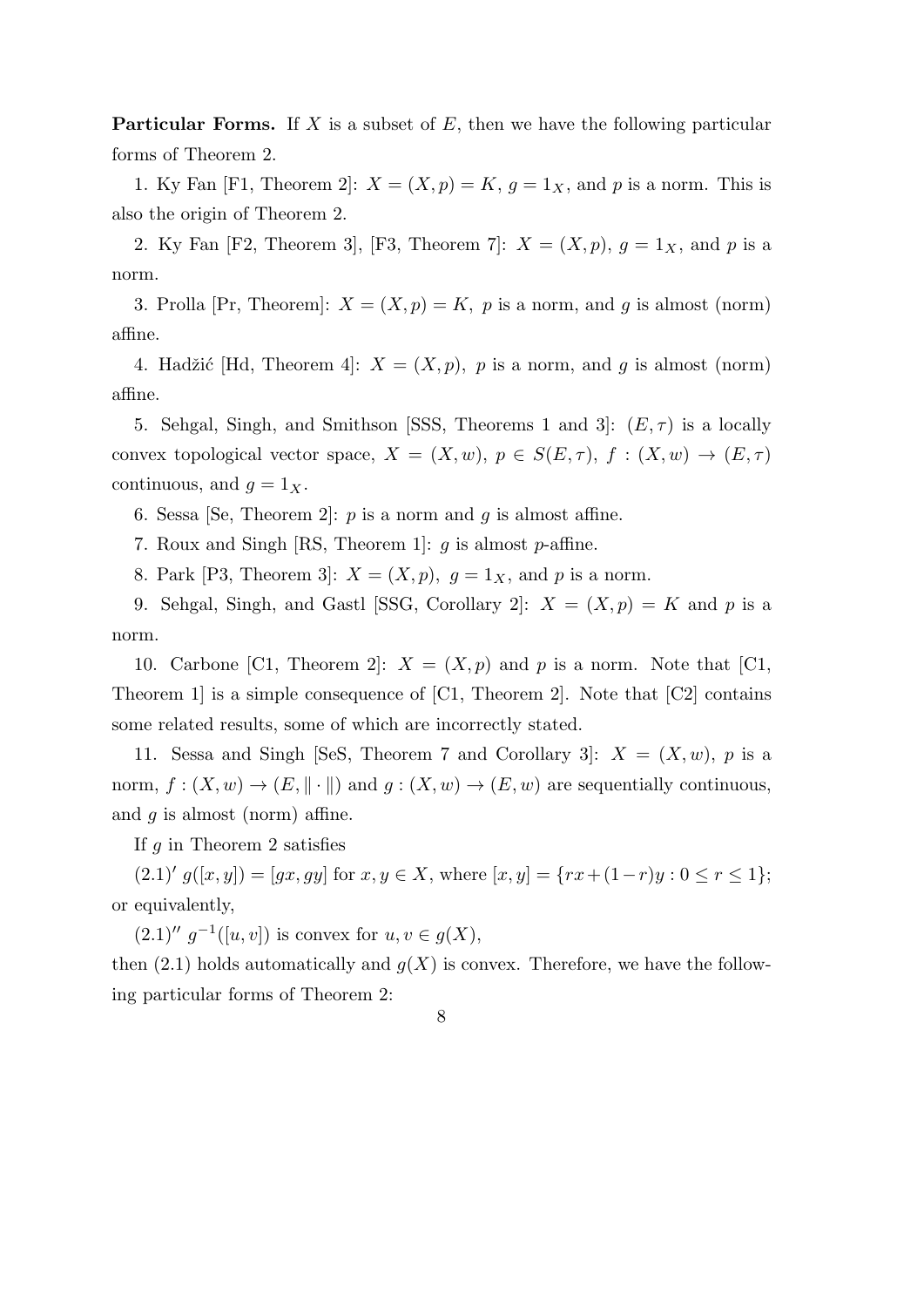12. Lin [L, Theorem 2]: (*X, w*) is a convex subset of a locally convex Hausdorff topological vector space,  $p$  is a norm, and  $q$  satisfies  $(2.1)''$ .

13. Sessa and Singh [SeS, Theorem 6]:  $(X, w)$  is a convex subset of  $E$ ,  $p$  is a norm, and  $f : (X, w) \to (E, p)$  is sequentially strongly continuous, and  $g :$  $(X, w) \rightarrow (E, w)$  is sequentially weakly continuous and satisfies  $(2.1)''$ .

The conclusions of Theorems 1 and 2 have some equivalent statements as follows:

**Theorem 3.** *Under the hypothesis of Theorem 1, the following are equivalent:*

(i) *There is an*  $x_0 \in K$  *such that* 

$$
p(gx_0 - fx_0) = d_p(fx_0, \overline{I}_X(gx_0)).
$$

(ii) If  $h: X \to (E, p)$  is a function such that, for any  $x \in K$  with  $gx \neq hx$ , *there exists a*  $y \in \overline{I}_X(gx)$  *satisfying* 

$$
p(gx - fx) > p(y - fx),
$$

*then*  $gx_0 = hx_0$  *for some*  $x_0 \in K$ *.* 

(iii) *If*  $h: X \to (E, p)$  *is a function such that*  $hx \in \overline{I}_X(gx)$  *for all*  $x \in X$  *and* 

 $p(gx - fx) > p(hx - fx)$ 

*for all*  $x \in K$  *with*  $gx \neq hx$ , *then*  $gx_0 = hx_0$  *for some*  $x_0 \in K$ *.* 

*Proof.* (i)  $\implies$  (ii) For the  $x_0 \in K$  in (i), suppose that  $gx_0 \neq hx_0$ . Then there exists a  $y \in \overline{I}_X(gx_0)$  such that  $p(gx_0 - fx_0) > p(y - fx_0)$ . This contradicts (i).

 $(ii) \implies (iii)$  Put  $y = hx$ .

(iii)  $\implies$  (i) Suppose that for any  $x \in K$ , there exists a  $y \in \overline{I}_X(gx)$  such that  $p(gx - fx) > p(y - fx)$ . Note that, by the hypothesis of Theorem 1, for each  $x \in X \backslash K$ , we have  $x \in L_{\{x\}} \backslash K$  and hence, there exists a  $y \in L_{\{x\}} \subset X \subset \overline{I}_X(gx)$ satisfying  $p(gx - fx) > p(y - fx)$ . Now, for any  $x \in X$ , choose  $hx$  to be one of such  $y \in \overline{I}_X(gx)$ . Then  $h: X \to (E, p)$  satisfies  $hx \in \overline{I}_X(gx)$  for each  $x \in X$ . Note that  $h$  and  $g$  have no coincidence point in  $K$ . This contradicts (iii). Therefore, there is an  $x_0 \in K$  such that  $p(gx_0 - fx_0) \leq p(z - fx_0)$  for all  $z \in \overline{I}_X(gx_0)$ .

This completes our proof.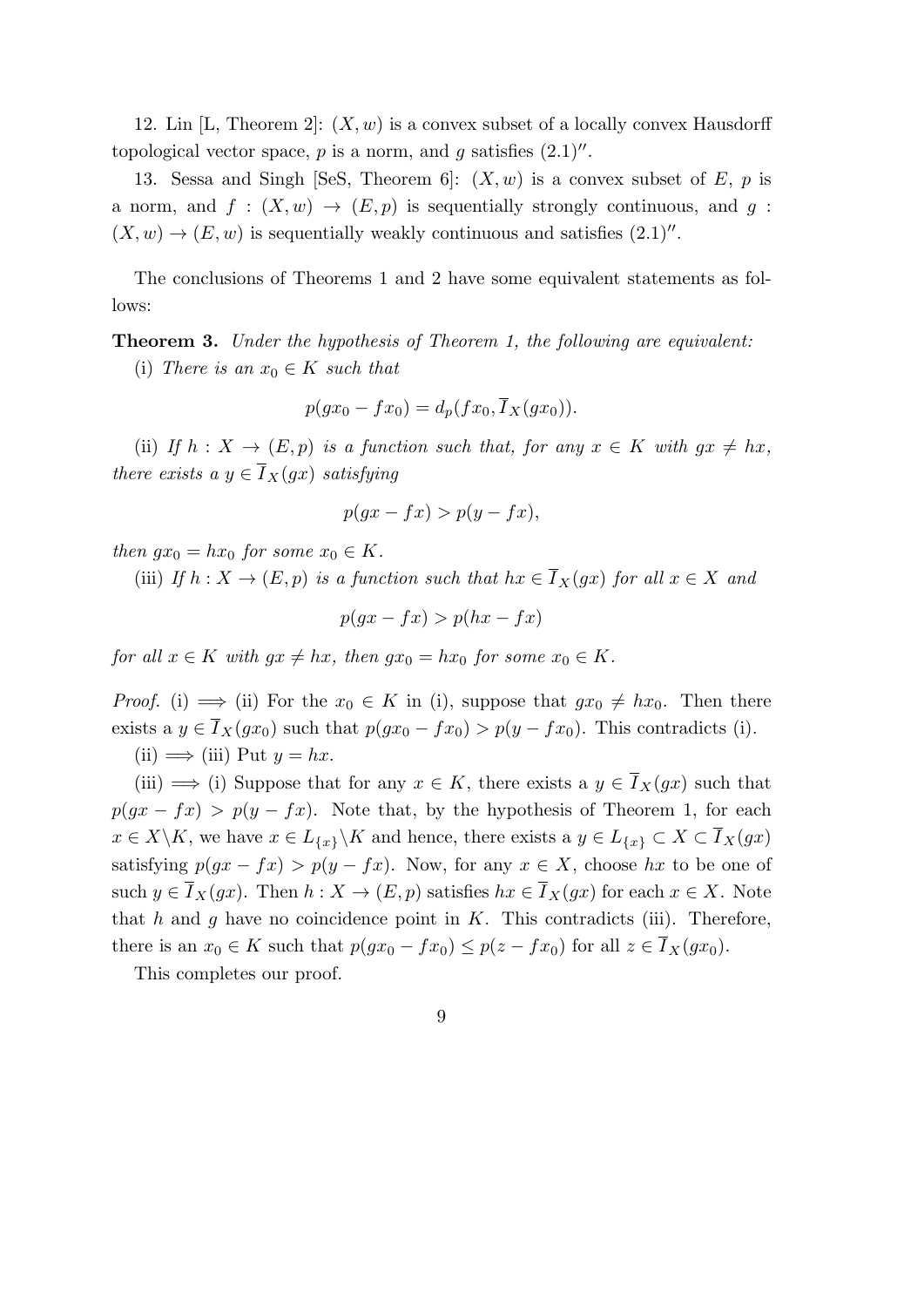**Remark.** Similarly, under the hypothesis of Theorem 2, if *g*(*X*) is convex, then Theorem 3 holds for  $I_{g(X)}(gx_0)$  instead of  $I_X(gx_0)$ .

#### **Particular Forms.**

1. Browder [B2, Corollaries 1 and 2]:  $X = (X, p) = K$ ,  $q = 1_X$ ,  $f = h$ , and p is a norm in (ii).

2. Park [P1, Theorem 1.2]:  $X = (X, p)$  and p is a norm.

3. Park [P1, Theorem 2.2]:  $X = (X, p) = K$  and p is a norm.

Moreover, Theorems 1 or 2 with  $g = 1_X$  implies the following approximation result:

**Theorem 4.** *Let X be a convex space, K a nonempty compact subset of X, and*  $(E, p)$  *a seminormed vector space containing X as a subset such that*  $1_X : X \rightarrow$  $(X, p)$  *is continuous.* Let  $z \in E$ *. Suppose that, for each*  $N \in \langle X \rangle$ *, there exists a compact convex subset*  $L_N$  *of*  $X$  *containing*  $N$  *such that, for each*  $x \in L_N \backslash K$ , *there exists a*  $y \in L_N$  *satisfying*  $p(x - z) > p(y - z)$ *. Then there exists a*  $u \in K$ *such that*

$$
p(u-z) = d_p(z, X).
$$

*Proof.* Use Theorems 1 or 2 by letting  $g = 1_X$  and  $fx = z$  for all  $x \in X$ .

#### **Particular Forms.**

1. For a locally convex Hausdorff topological vector space *E* and a weakly compact convex subset  $X = K$ , Theorem 4 reduces to Sehgal and Singh [SS1, Corollary 3].

2. For a convex subset X of a normed vector space  $(E, p)$ , Theorem 4 extends Park [P1, Corollary].

## **COINCIDENCE RESULTS**

The following is a basis for the existence of coincidence points of maps in a normed vector space:

$$
10\quad
$$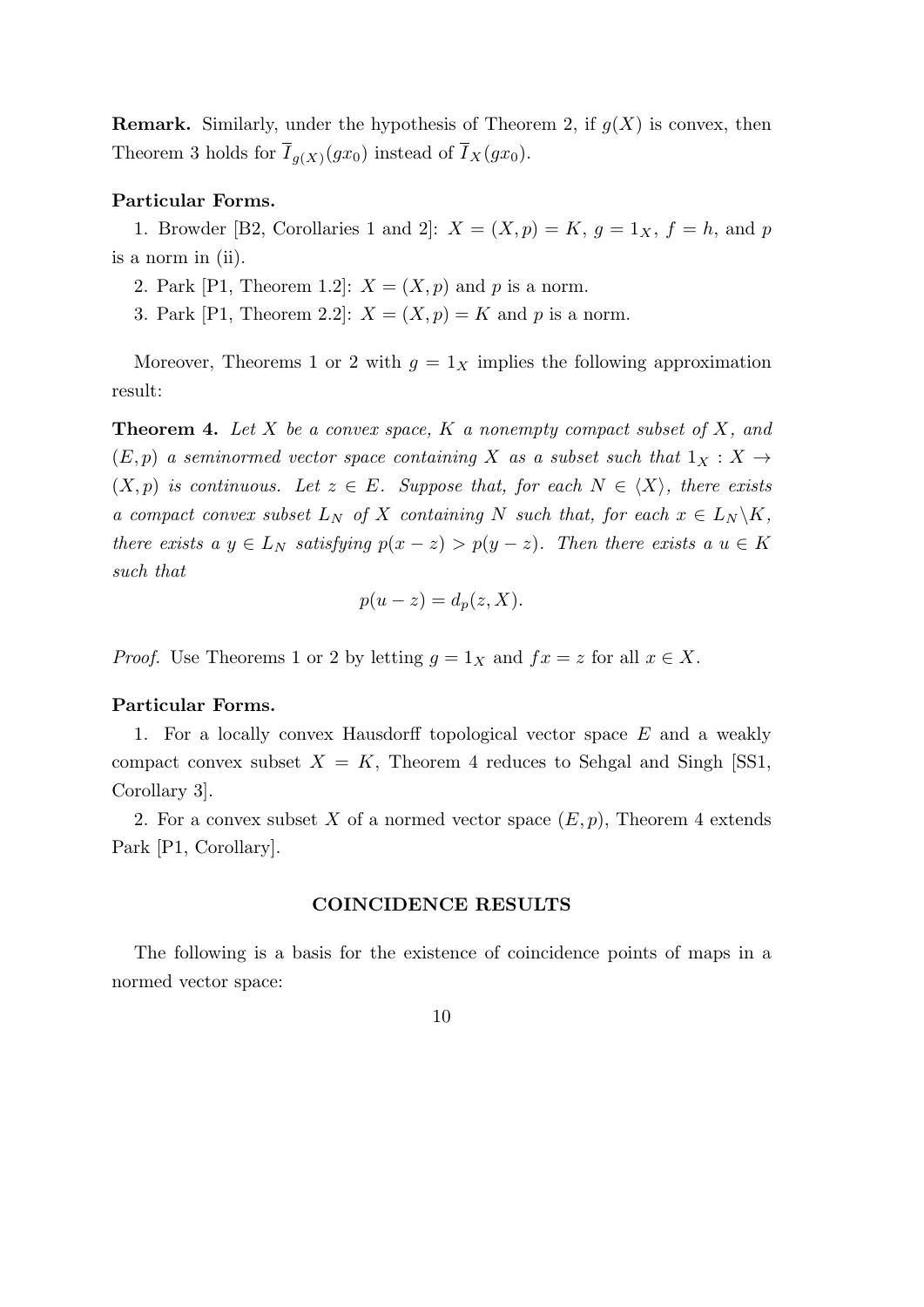**Theorem 5.** *Under the hypothesis of Theorem 1, if*  $g(X) \subset X$ *, then there exists an*  $x_0$  ∈ *K such that*  $p(gx_0 - fx_0) = 0$  *whenever one of the following conditions holds:*

(a) *For any*  $x \in K$  *with*  $p(gx - fx) > 0$  *and*  $gx \in \text{Bd } X$ *, there exists a*  $y \in \overline{I}_X(gx)$ *satisfying*

$$
p(gx - fx) > p(y - fx).
$$

(b) *For any*  $x \in K$  *with*  $p(gx - fx) > 0$  *and*  $gx \in BdX$ *, there exists a number λ (real or complex, depending on whether the vector space E is real or complex) such that*

$$
|\lambda| < 1 \ and \ y = \lambda gx + (1 - \lambda) fx \in \overline{I}_X(gx).
$$

(c) *For any*  $x \in K$  *with*  $gx \in \text{Bd } X$ *, we have*  $fx \in \overline{I}_X(gx)$ *.* 

*Proof.* (a) Suppose that for any  $x \in K$ , we have  $p(gx - fx) > 0$ . If  $gx \in \text{Int } X$ , the point  $y = (gx + fx)/2 \in \overline{I}_X(gx) = E$  satisfies  $p(gx - fx) > p(y - fx)$ . Therefore, from (a), for any  $x \in K$ , there exists a  $y \in \overline{I}_X(gx)$  satisfying  $p(gx-fx) > p(y-fx)$ . This contradicts the conclusion of Theorem 1.

(b) We show (b)  $\implies$  (a). In fact, we have

$$
p(y - fx) = |\lambda| p(gx - fx) < p(gx - fx).
$$

(c) Put  $\lambda = 0$  in (b).

'

**Remark.** Similarly, under the hypothesis of Theorem 2, if  $q(X)$  is convex, then Theorem 5 holds for  $I_{g(X)}(gx)$  instead of  $I_X(gx)$ .

11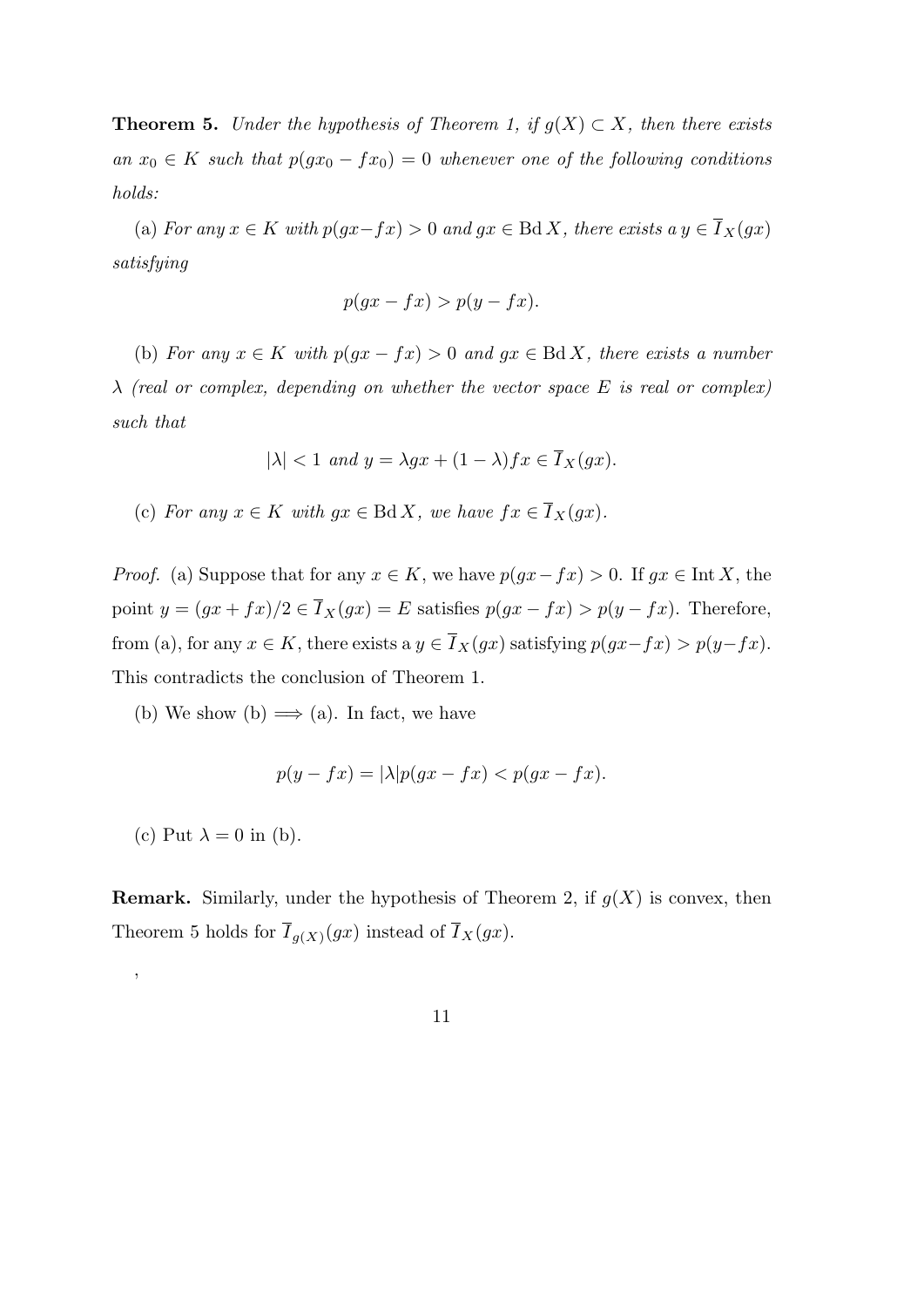#### **Particular Forms.**

1. If *p* is a norm, then Theorem 5 is a coincidence theorem. Moreover, if  $g = 1_X$ , then Theorem 5 includes earlier generalizations of the Schauder fixed point theorem due to Halpern and Bergman [HB], Fan [F1], Browder [B2], and Reich [R2].

2. If *p* is a norm, then Theorem 5 includes Park [P1, Theorems 1.3 and 2.3], [P3, Corollaries 1.1-1.4 and 2.1-2.4], and Theorem 5 under the hypothesis of Theorem 2 extends Lin [L, Theorem 3].

3. Theorem  $5(b)$  extends Roux and Singh [RS, Theorems 3 and 4] and Hadžić [Hd, Theorem 3].

4. If the closed ball  $B(0,r)$  with center 0 and radius  $r > 0$  in a normed vector space *E* is weakly compact (for example, *E* is a reflexive Banach space) and  $f: B(0,r) \to (E, \|\cdot\|)$  is continuous, then the following boundary conditions are particular to Theorem 5(c) with  $g = 1_X$ :

- (i) if  $fx = \alpha x$  for  $x \in \text{Bd } B(0, r)$ , then  $\alpha < 1$ .
- (ii)  $||fx x||^2 \ge ||fx||^2 ||x||^2$  for  $x \in \text{Bd}B(0, r)$ .

Therefore, [SSW, Corollary 2 and its consequences] follow from Theorem 5(c).

From Theorem 1, we have the following coincidence theorem for a topological vector space having sufficiently many linear functionals:

**Theorem 6.** *Let X be a convex space, K a nonempty compact subset of X, and*  $(E, \tau)$  *a topological vector space on which*  $E^*$  *separates points such that*  $E$  *contains X as a subset.* Let  $f, g: X \to (E, w)$  *be continuous maps satisfying* (1.1) *and* (1.2) *for each*  $p \in S(E, w)$  *and*  $g(X) \subset X$ *. Then either* 

- (i) *f* and *g* have a coincidence point  $x_0 \in K$ , or
- (ii) *there exist a*  $q \in S(E, w)$  *and an*  $x_0 \in K$  *such that*  $gx_0 \in BdX$  *and*

$$
0 < q(gx_0 - fx_0) = d_q(fx_0, I_X(gx_0)).
$$

12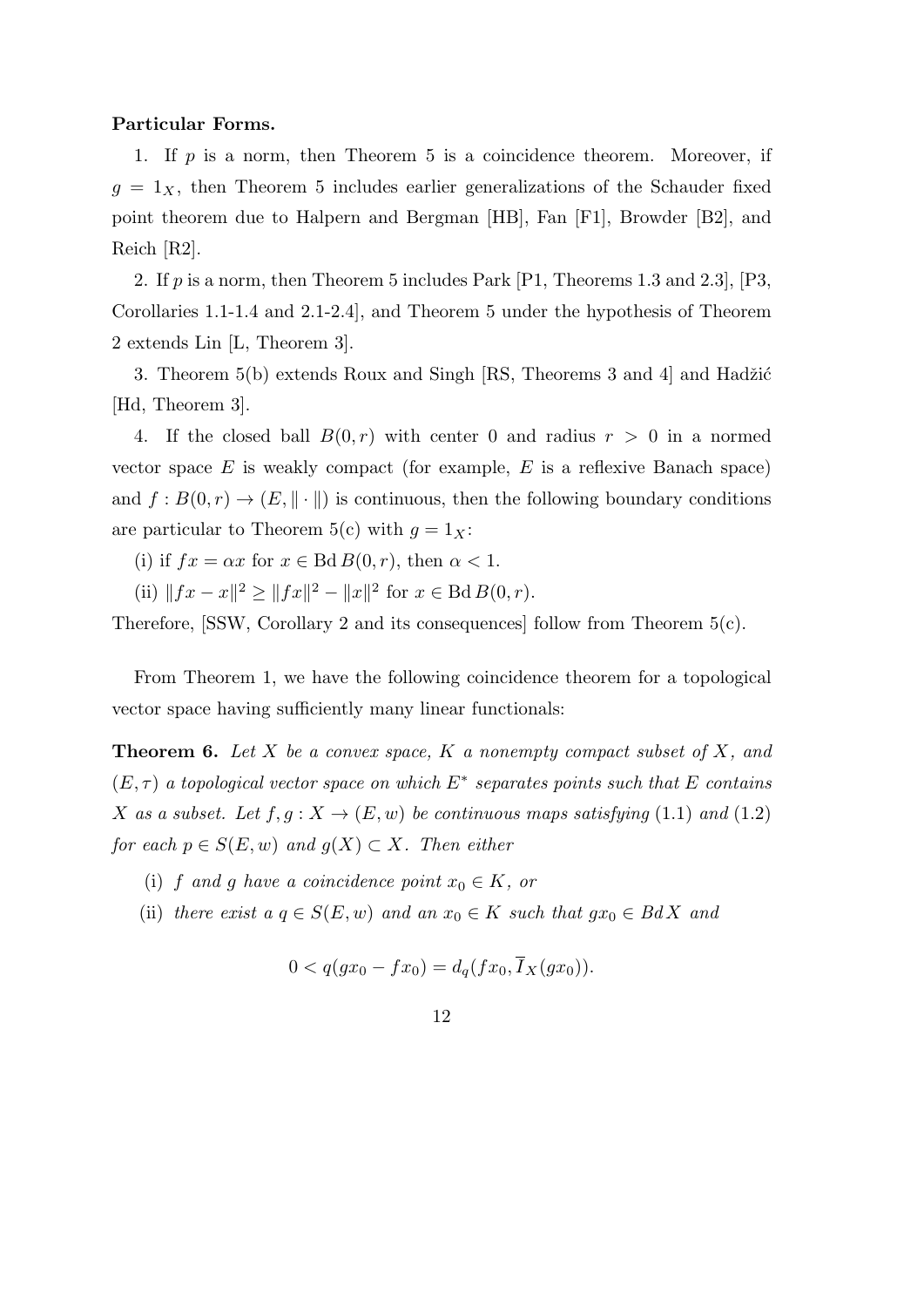*Proof.* For any  $p \in S(E, w)$ , *f* and *g* can be regarded as  $f : X \to (E, p)$  and  $g: X \to (E, p)$ . Then the conclusion of Theorem 1 holds. Let

$$
F[p] = \{ x \in K : p(gx - fx) = 0 \}.
$$

Suppose that  $F[q] = \emptyset$  for some  $q \in S(E, w)$ . Then, from Theorem 1, we obtain conclusion (ii). Suppose that  $F[p] \neq \emptyset$  for any  $p \in S(E, w)$ . Then  $F[p]$  is closed in *K* as  $x \mapsto p(gx - fx)$  is continuous on *K*. For any  $\{p_1, \dots, p_n\} \in \langle S(E, w) \rangle$ , we have  $\sum_{i=1}^n p_i \in S(E, w)$  and  $F[\sum_{i=1}^n p_i] \subset \bigcap_{i=1}^n F[p_i]$ . Therefore,  $\{F[p] : p \in S(E, w) \}$  $S(E, w)$ } has the finite intersection property. Since *K* is compact, there exists an  $x_0 \in \bigcap \{F[p] : p \in S(E, w)\}.$  Therefore,  $p(gx_0 - fx_0) = 0$  for all  $p \in S(E, w).$ Since  $E^*$  separates points of  $E$ , we should have  $gx_0 = fx_0$ . This completes our proof.

From Theorem 2, we have the following:

**Theorem 7.** *Let X be a convex space, K a nonempty compact subset of X, and*  $(E, \tau)$  *a topological vector space on which*  $E^*$  separates points. Let  $f, g: X \rightarrow$  $(E, w)$  *be continuous maps satisfying* (2.1) *and* (2.2) *for each*  $p \in S(E, w)$  *and*  $g(X)$  *is convex. Then the conclusion of Theorem 6 holds for*  $I_{g(X)}(gx_0)$  *instead of*  $\overline{I}_X(gx_0)$ .

*Proof.* Follow that of Theorem 6 using Theorem 2 instead of Theorem 1.

**Remarks.** 1. In Theorems 6 and 7, the sets *K* and  $L_N$  may depend on  $p \in$  $S(E, w)$ . However, for the simplicity we fixed them.

2. In Theorem 6, the continuities of  $f, g: X \to (E, w)$  can be replaced by those of  $f, g: X \to E$  where *E* has any topology finer than the weak topology and *X*, as a convex space, has any topology finer than the relative weak topology.

13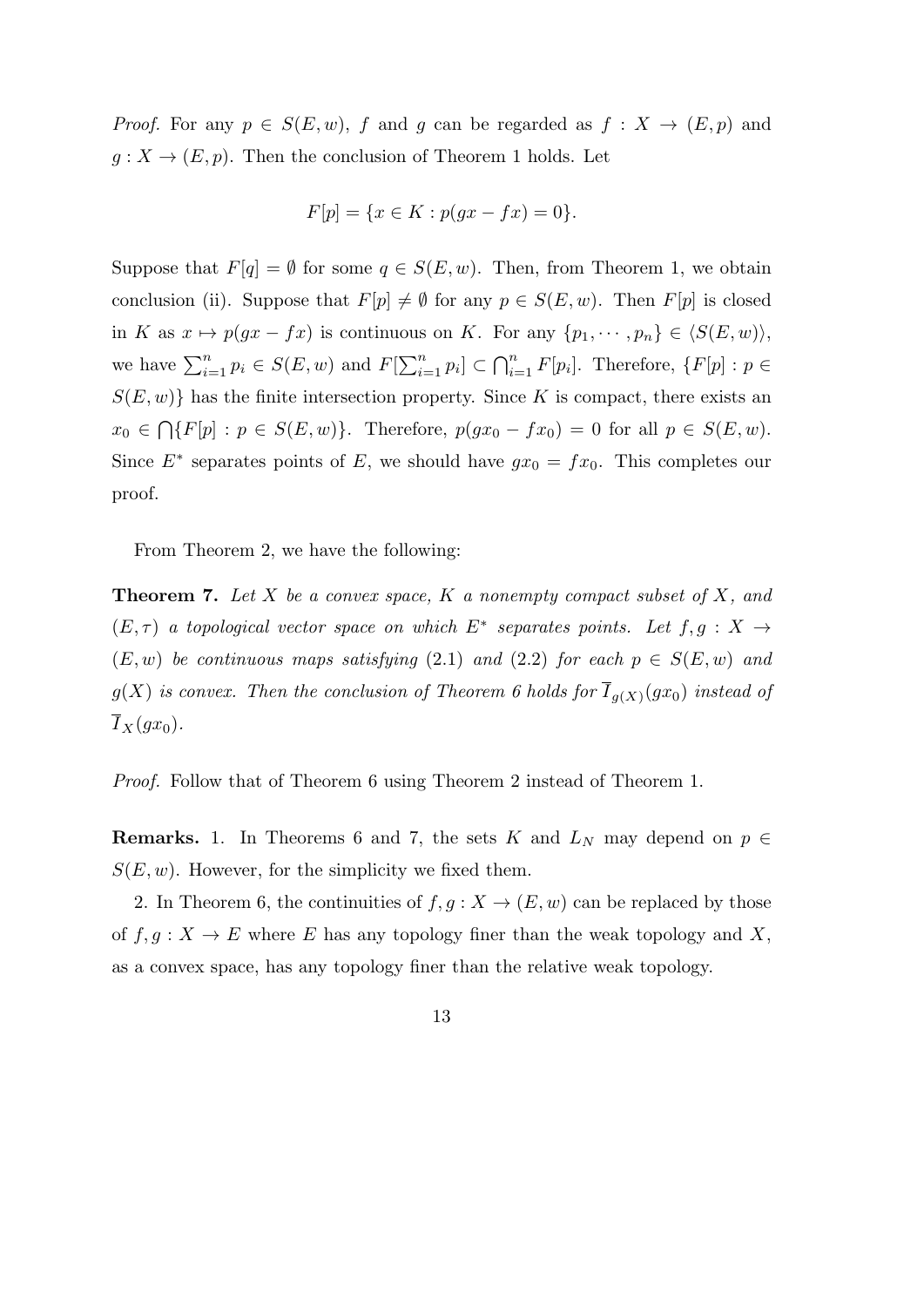**Particular Forms.** We list some particular forms of Theorems 6 and 7.

1. For a locally convex Hausdorff topological vector space  $E, X = K$ , and  $g = 1_X$ , Theorems 6 and 7 improve Fan [F1, Theorem 1], Reich [R3, Theorem 1], and Sehgal and Singh [SS1, Corollary 1].

2. For a locally convex Hausdorff topological vector space *E*, Theorem 6 generalizes Park [P2, Theorem 1.1] and Kim [Ki, Theorem 3.1].

3. The second form of Ha [H, Theorem 3] follows from Theorem 7.

In view of Theorems 6 and 7, for a topological vector space having sufficiently many linear functionals, Theorem 5 reduces to the following:

**Theorem 8.** *Let X be a convex space, K a nonempty compact subset of X, and*  $(E, \tau)$  *a topological vector space on which*  $E^*$  *separates points such that*  $E$  *contains X as a subset.* Let  $f, g: X \to (E, w)$  be continuous maps satisfying  $g(X) = X$ *and either*

(A) (1.1) *and* (1.2) *for each*  $p \in S(E, w)$ ; *or* 

(B) (2.1)*, and* (2.2) *for each*  $p \in S(E, w)$ *.* 

*Then f and g have a coincidence point if one of* (a)*,* (b)*, and* (c) *of Theorem 5 holds for each*  $p \in S(E, w)$ *.* 

*Proof.* Note that each of (a), (b), and (c) violates the conclusion (ii) of Theorems 6 and 7, as we have seen in the proof of Theorem 5.

**Remark.** Without assuming  $g(X) = X$ , Theorem 8(B) holds if  $g(X)$  is convex and we replace  $I_X(gx)$  by  $I_{g(X)}(gx)$  in the conditions (a), (b), and (c) of Theorem 5.

**Particular Forms.** For  $X = K$  and  $g = 1_X$ , if  $fx \in \overline{I}_X(x)$  for all  $x \in X$ , then Theorem 8 unifies Roux and Singh [RS, Theorems 5 and 6], which generalizes earlier works of Browder [B1], Fan [F1], Reich [R1,3], and Kaczynski [K] on generalizations of the Tychonoff fixed point theorem. Theorem 8(A) extends Park [P2, Theorem 3.1] and Kim [Ki, Theorem 3.4]. Finally, Theorem 8(B) extends Ha [H, Theorem 4 and Hadić [Hd, Theorem 5].

14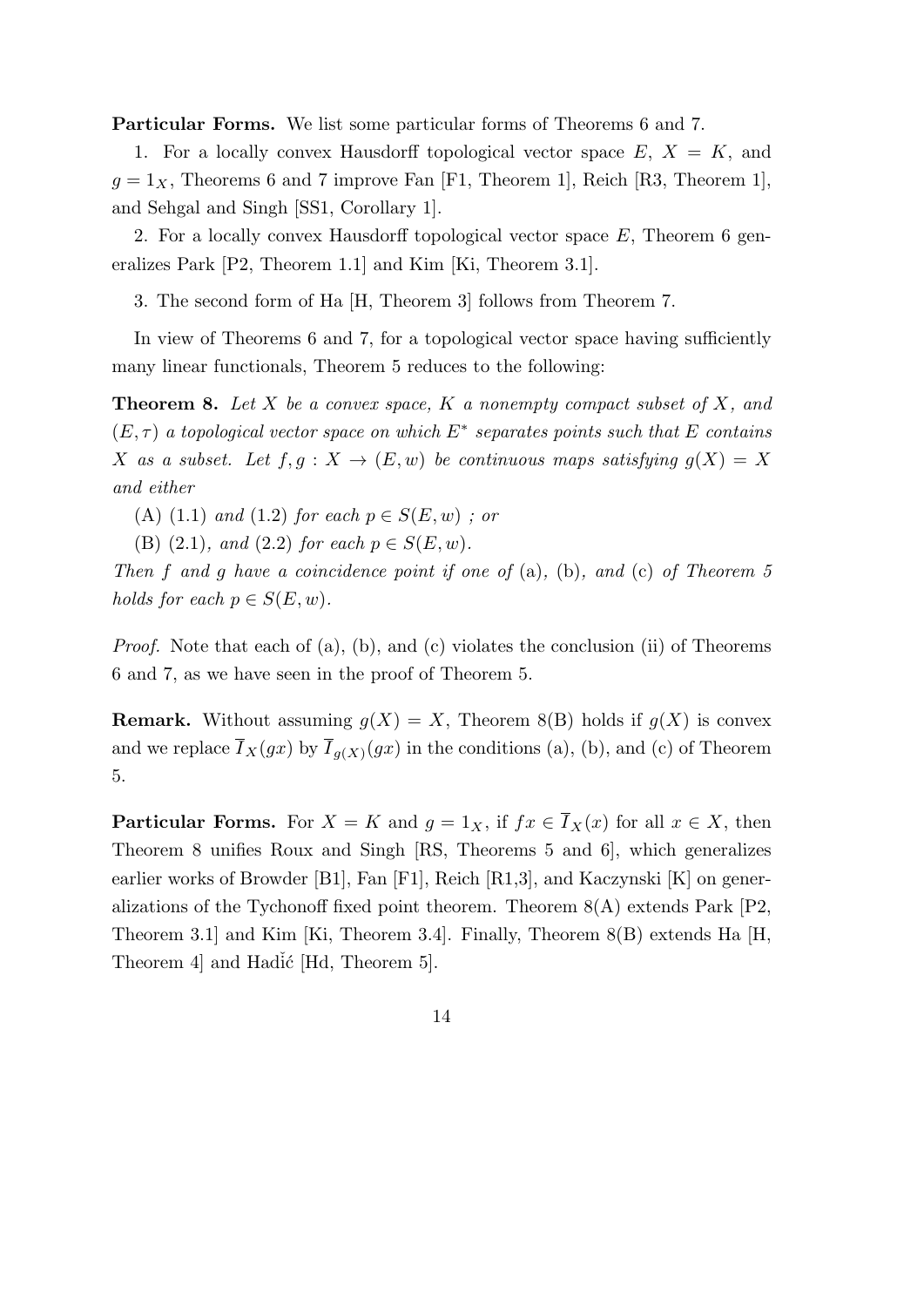#### **REFERENCES**

- [B1] F. E. Browder, *A new generalization of the Schauder fixed point theorem*, Math. Ann. **174** (1967), 285–290.
- [B2] , *On a sharpened form of the Schauder fixed point theorem*, Proc. Nat. Acad. Sci. USA **74** (1977), 4749–4751.
- [C1] A. Carbone, *A note on a theorem of Prolla*, Indian J. pure appl. Math. **23** (1991), 257–260.
- [C2] , *Approximation results and fixed points*, Appl. Math. Lett. **5** (1992), 19–21.
- [CC] A. Carbone and G. Conti, *Multivalued maps and the existence of best approximants*, J. Approx. Th. **64** (1991), 203–208.
- [DT] X.-P. Ding and K.-K. Tan, *A set-valued generalization of Fan's best approximation theorem*, Can. J. Math. **44** (1992), 784–796.
- [F1] Ky Fan, *Extensions of two fixed point theorems of F. E. Browder*, Math. Z. **112** (1969), 234–240.
- [F2] , *Fixed-point and related theorems for non-compact convex sets*, in "Game Theory and Related Topics" (O. Moeschlin and D. Pallaschke, Eds.), pp. 151–156, North-Holland Publ. Co., 1979.
- [F3] , *Some properties of convex sets related to fixed point theorems*, Math. Ann. **266** (1984), 519–537.
- [H] C.-W. Ha, *Extensions of two fixed point theorems of Ky Fan*, Math. Z. **190** (1985), 13–16.
- [Hd] O. Hadˇzi´c, *Some remarks on a theorem on best approximation*, Rev. d'Anal. Num. et Th. de Approx, **15** (1986), 27–35.
- [HB] B. R. Halpern and G. M. Bergman, *A fixed-point theorem for inward and outward maps*, Trans. Amer. Math. Soc. **130** (1968), 353–358.
- [K] T. Kaczynski, *Quelques theoremes de points fixes dans des espaces ayant suffisamment de functionnelles lineaires*, C. R. Acad. Sci. Paris **296** (1983), 873–874.
- [Ka] O. P. Kapoor, *Two applications of an intersection lemma*, J. Math. Anal. Appl. **41** (1973), 226–233.
- [Ki] Hoon-Joo Kim, *Nearest and fixed point theorems for weakly compact sets*, Master Thesis, Seoul Nat. Univ., 1989.
- [L] T.-C. Lin, *Some variants of a generalization of a theorem of Ky Fan*, Bull. Polish Acad. Sci. **37** (1989), 7–12.
- [P1] Sehie Park, *On generalizations of Ky Fan's theorems on best approximations*, Numer. Func. Anal. and Optimiz. **9** (1987), 619–628.
- [P2] , *On the Tychonoff-Fan type coincidence theorems*, Proc. Coll. Natur. Sci. Seoul Nat. U. **14** (1989), 7–15.
- [P3] , *Best approximations, inward sets, and fixed points*, in "Progress in Approximation Theory" (P. Nevai and A. Pinkus, Eds.), pp.711–719, Academic Press, Boston, 1991.
- [P4] , *Remarks on some variational inequalities*, Bull. Korean Math. Soc. **28** (1991), 163–174.
- [P5] , *Fixed point theory of multifunctions in topological vector spaces*, II, J. Korean Math. Soc. **30** (1993), 413–431.
- [Pr] J. B. Prolla, *Fixed-point theorems for set-valued mappings and existence of best approximants*, Numer. Func. Anal. and Optimiz. **5** (1982–83), 449–455.
- [R1] S. Reich, *Fixed points in locally convex spaces*, Math. Z. **125** (1972), 17–31.